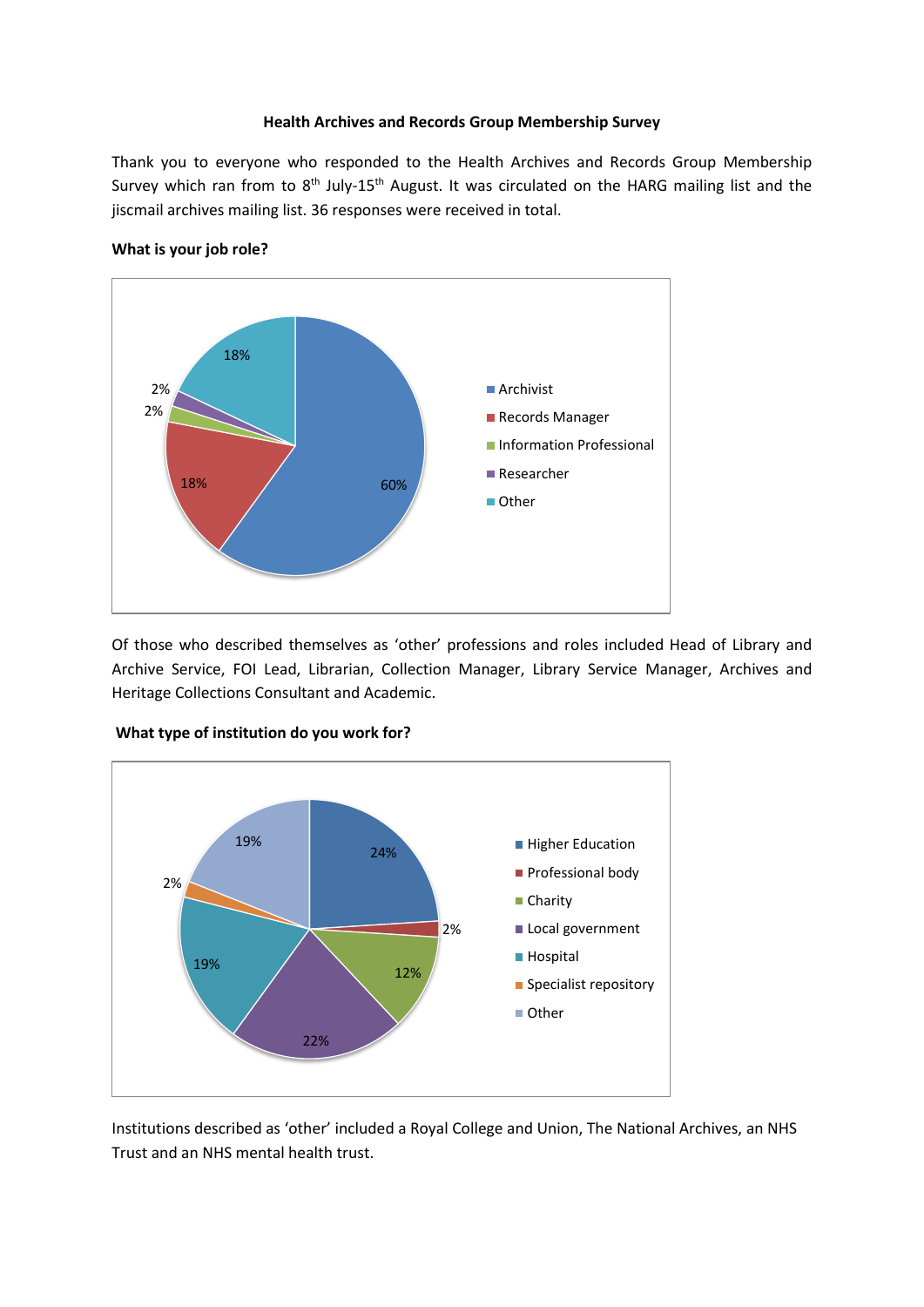### **Where are you located?**



There were no respondents from Wales or Northern Ireland.

## **Meetings**

58% of respondents had previously attended a HARG meeting and 42% had not.

69% of people favoured meeting twice a year with 17% of people opting for 2 meetings a year and 14% opting for meeting 3 times a year.

# **Summary of issues and developments within the health sector that respondents would like to be included in future meetings:**

- Managing archive access requests when ownership of records is with an external NHS Trust or other organisation.
- Updates on impact of legislation (especially Data Protection, FOI, General Data Protection Regulation) and TNA guidance.
- Promotion of wider research value of health archives including the broader non-NHS context of health records and their use by a medical humanities community.
- Learning more about research trends relating to health archives.
- NHS Records code.
- The Hospital Records Database (Hosprec).
- Public engagement, access and innovative use of health archives.
- Digital continuity in an NHS context, preservation of electronic health records.
- Developing guidelines on sensitivity in health records.
- Public awareness and trust in recordkeeping in terms of healthcare records.
- Mental health archives.
- Funding sources
- Cataloguing sensitive health records (how to create meaningful records while maintaining a duty of care to the individuals concerned).
- Challenges of off-site storage and retrieval of records.